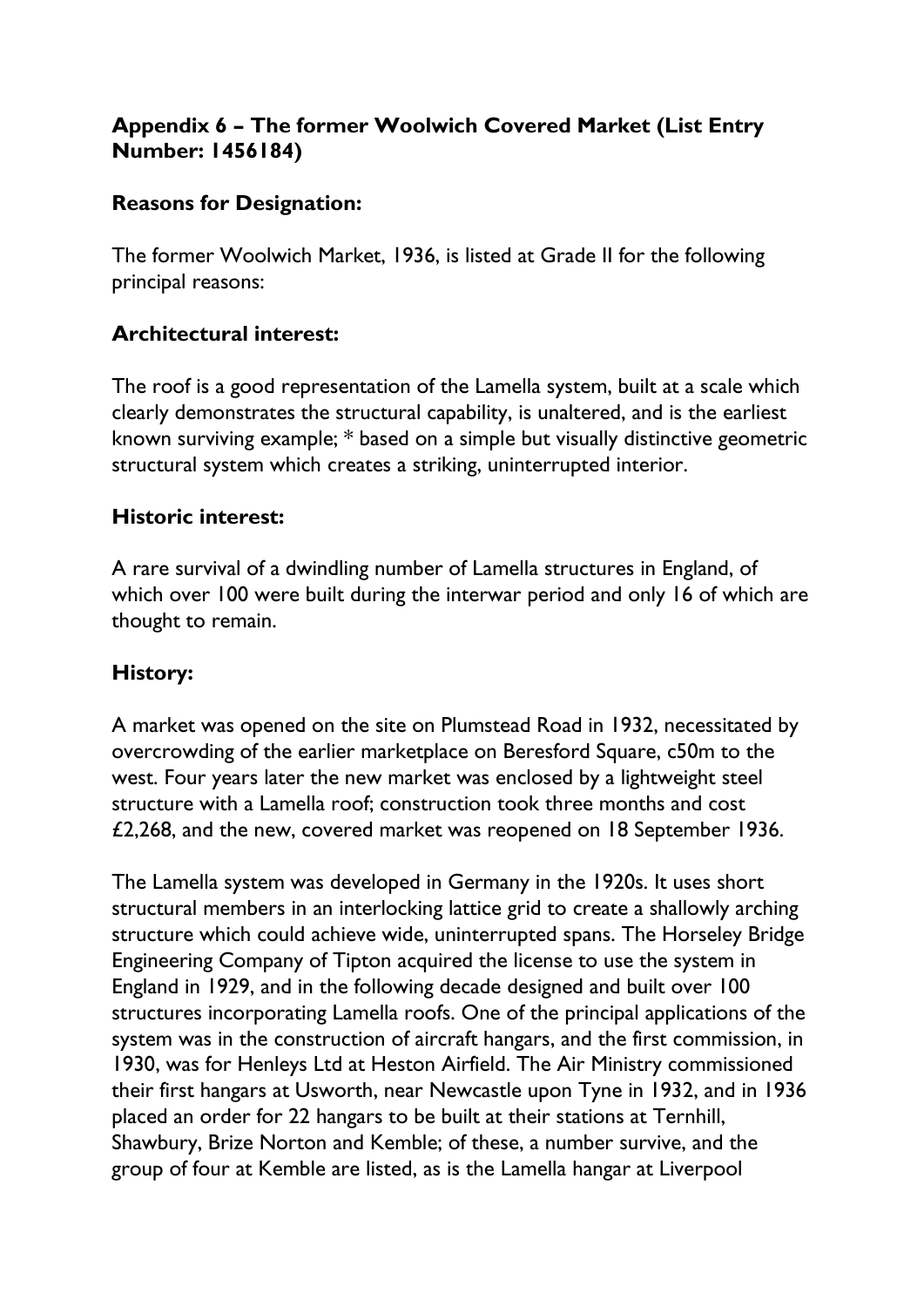airport. Lamella roofing was by no means limited to hangars, however, and in his 'short history', Allen notes various industrial buildings, garages, a school, and power plant which incorporate the structural system. Lamella roofs were used much less frequently following a couple of collapses in the 1940s, due to the unforeseen weight of snow, and faults in assembly. One notable example of later use was on the Sea and Ships Pavilion at the Festival of Britain in 1951.

Woolwich Covered Market is the earliest known example of a Lamella roof to survive in England. The building ceased use as a market in 2017, and has been converted to a multi-venue food hall. The structure remains largely intact.

There are purported to be subterranean passages beneath the market, used as air-raid shelters during the Second World War.

## **Details:**

Market hall, 1936, to the designs of the Horseley Bridge Engineering Company, incorporating the walls of the 1932 open-air market.

STRUCTURE and MATERIALS: a steel-framed, segmental-arch roof supported on steel stanchions encased in concrete and brick. The roof is clad in corrugated sheeting and glazing. The walls of the 1932 open-air market are built in London stock brick and have limestone dressings.

PLAN: the market stands on the south side of Plumstead Road. The building is rectangular in plan, with a span of 29, and c35m long.

EXTERIOR: the principal elevation of the building faces north onto Plumstead Road. The dominant feature is its deep projecting fascia of white boarding with 'PUBLIC MARKET' inscribed in applied lettering. The elevation is divided into three sections by wide tiled stanchions; the outer bays have concertina shutters, and the central section is fully glazed, with multiple windows in replacement metal frames. The roof, clad in corrugated sheeting, recedes in a gentle arc, and has strips of glazing and a pitched lantern along the apex.

The building abuts other structures at either end, and its glazed gables rise above to the rear. On the rear elevation are a number of brick ancillary structures related to the 1932 market, with a pitched entrance leading into the main market hall.

INTERIOR: internally the main market hall is a single, open-plan space, and the